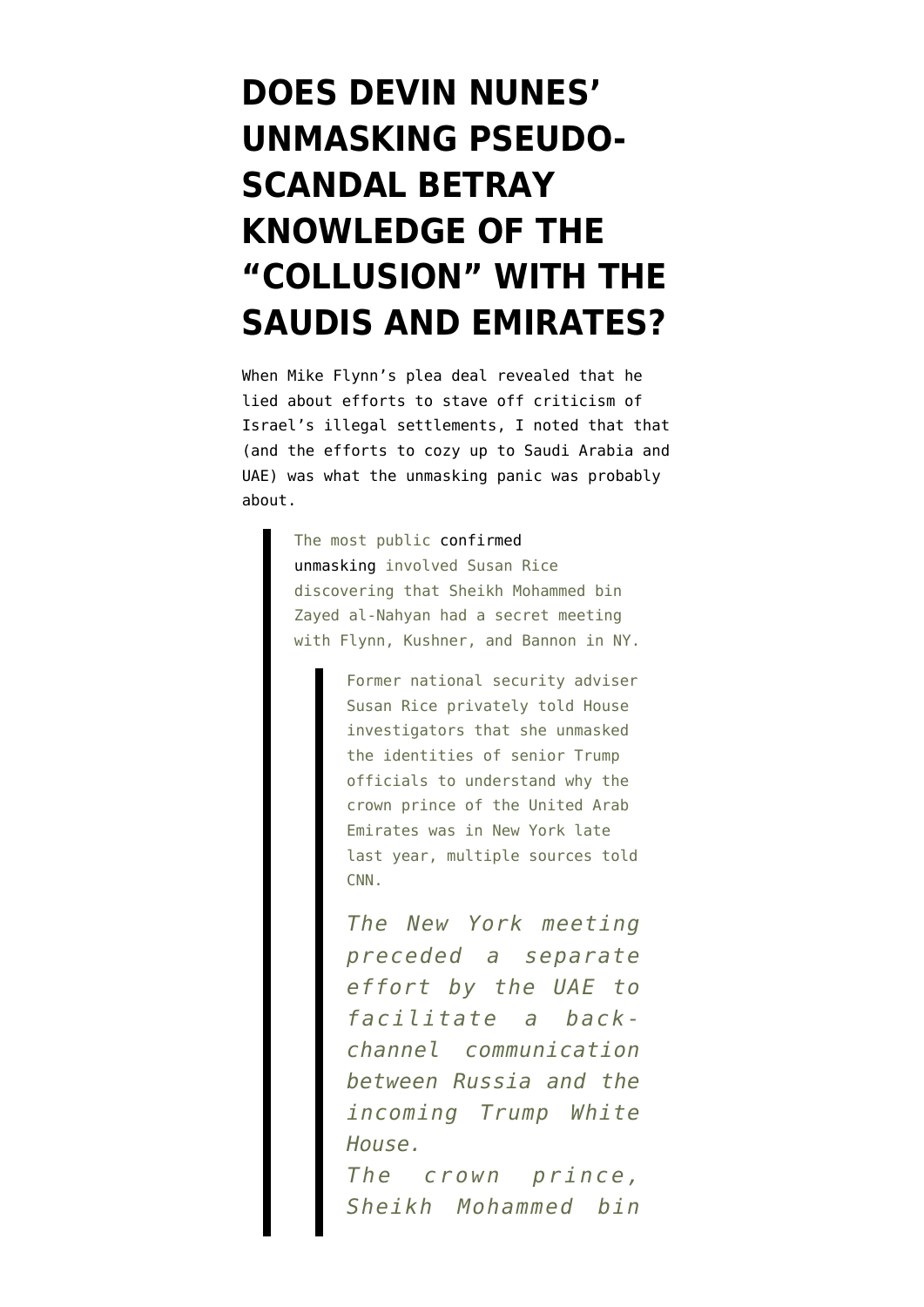*Zayed al-Nahyan, arrived in New York last December in the transition period before Trump was sworn into office for a meeting with several top Trump officials, including Michael Flynn, the president's son-in-law, Jared Kushner, and his top strategist Steve Bannon, sources said.*

But we now know that there would be intercepts between Netanyahu and Kushner leading up to it.

I wouldn't even be surprised if the Republicans are so certain they've been unmasked because Israel has their own way of discovering such things.

I've laid out how [Jared Kushner's](https://www.emptywheel.net/2017/05/28/what-would-jared-kushner-middle-east-peace-look-like/) ["peace" "plan"](https://www.emptywheel.net/2017/05/28/what-would-jared-kushner-middle-east-peace-look-like/) really is just an attempt to remap the Middle East to the interests of Israel and Saudi Arabia, interests which require significantly more belligerence against Iran than Obama showed. The unmasked discussions would include the ones that preceded Kushner's order to Flynn to try to undercut the resolution, as well as whatever else Kushner discussed with Netanyahu at the time.

Today's NYT [scoop](https://www.nytimes.com/2018/05/19/us/politics/trump-jr-saudi-uae-nader-prince-zamel.html) revealing that the Trump campaign colluded not just with Russians, but also Saudis, Emirates, and Israelis explain why the discovery of the later meetings was so dangerous: because it would reveal other efforts Trump made to sell out American foreign policy.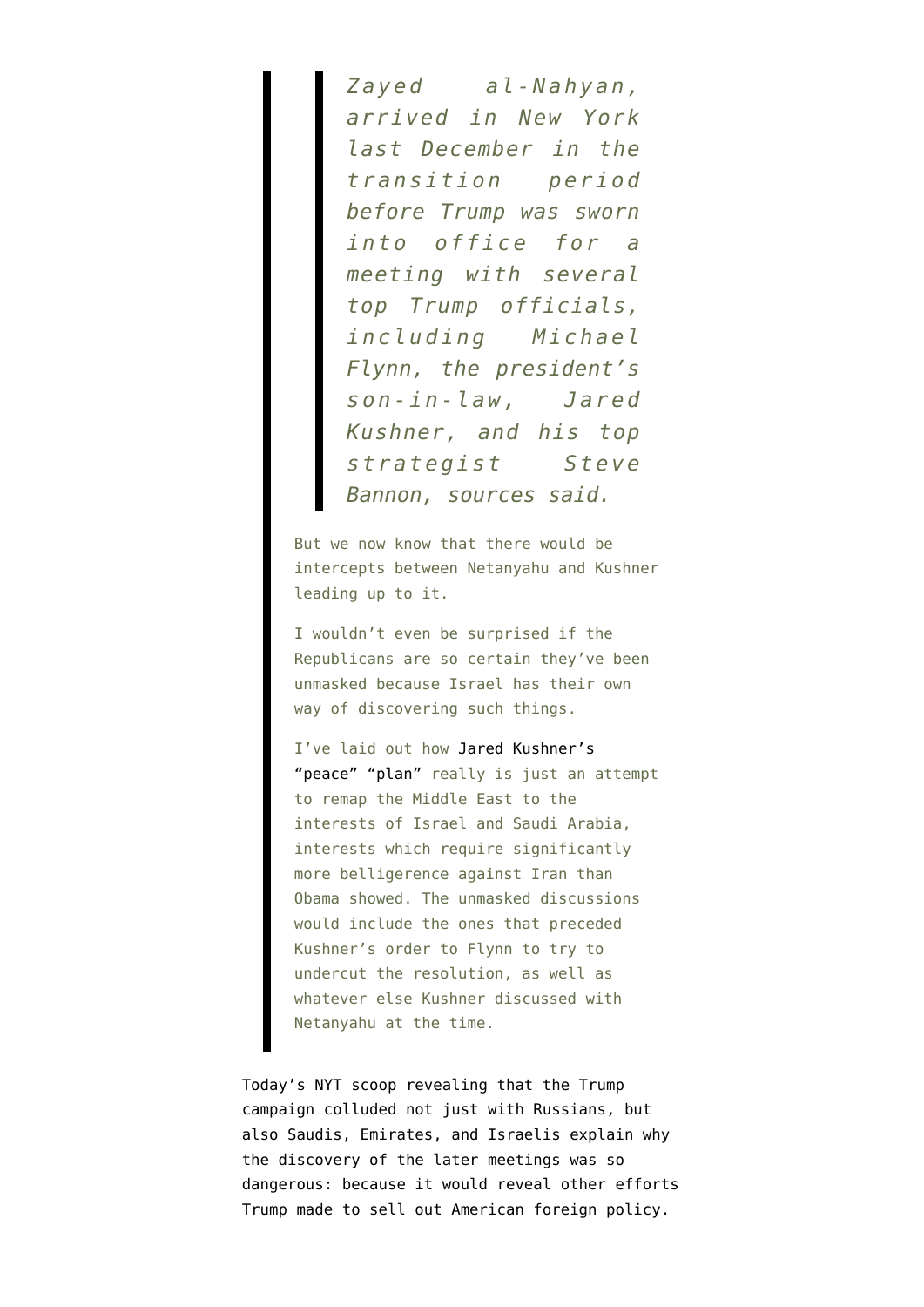Three months before the 2016 election, a small group gathered at Trump Tower to meet with Donald Trump Jr., the president's eldest son. One was an Israeli specialist in social media manipulation. Another was an emissary for two wealthy Arab princes. The third was a Republican donor with a controversial past in the Middle East as a private security contractor.

The meeting was convened primarily to offer help to the Trump team, and it forged relationships between the men and Trump insiders that would develop over the coming months — past the election and well into President Trump's first year in office, according to several people with knowledge of their encounters.

Erik Prince, the private security contractor and the former head of Blackwater, arranged the meeting, which took place on Aug. 3, 2016. The emissary, George Nader, told Donald Trump Jr. that the crown princes who led Saudi Arabia and the United Arab Emirates were eager to help his father win election as president. The social media specialist, Joel Zamel, extolled his company's ability to give an edge to a political campaign; by that time, the firm had already drawn up a multimillion-dollar proposal for a social media manipulation effort to help elect Mr. Trump.

## [snip]

It is unclear whether such a proposal was executed, and the details of who commissioned it remain in dispute. But Donald Trump Jr. responded approvingly, according to a person with knowledge of the meeting, and after those initial offers of help, Mr. Nader was quickly embraced as a close ally by Trump